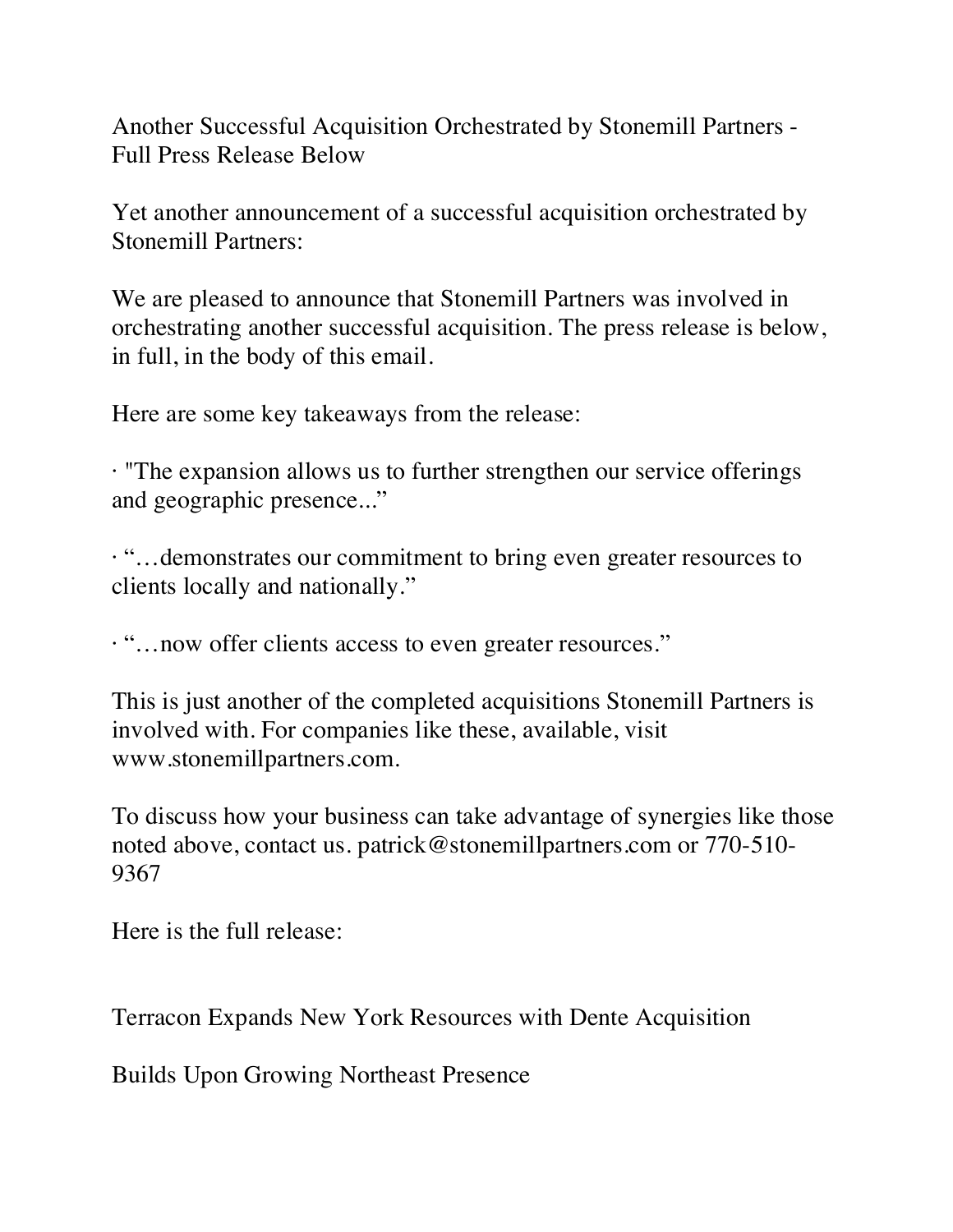## NEWS PROVIDED BY Terracon

## Jul 05, 2017, 10:22 ET

OLATHE, Kan., July 5, 2017 -- Terracon is excited to announce its acquisition of Dente Engineering, located in the Albany, N.Y., area. Dente is a privately owned firm founded in 1993 providing geotechnical, geohydrologic, and construction materials engineering and testing services, including special inspection and drilling capabilities.

Dente's team of 21 employees has built a strong reputation for technical expertise, experience, and quality service delivery. Dente engineers, geologists, and technical experts have completed more than 4,000 projects throughout the Northeast including the Hudson Valley, southern and western New York, southern Vermont, and western Massachusetts.

"The expansion allows us to further strengthen our service offerings and geographic presence in New York and across the Northeast," said Swaminathan Srinivasan, P.E., president of Terracon. "Gaining these additional resources helps us to demonstrate our commitment to bring even greater resources to clients locally and nationally."

The company and its employees will continue to serve clients locally as Dente Group, A Terracon Company. Dente's affiliate organizations, Evergreen Testing & Environmental Services, which provides construction materials testing and inspection services through its accredited laboratory, and Acme Boring Company, which provides geotechnical and environmental test borings, also join Terracon.

Services typically include planning, managing and performing exploratory site investigation, laboratory testing programs, preparing geotechnical reports, and managing and performing construction inspection and testing services for clients in construction, education, health care, and other engineering companies.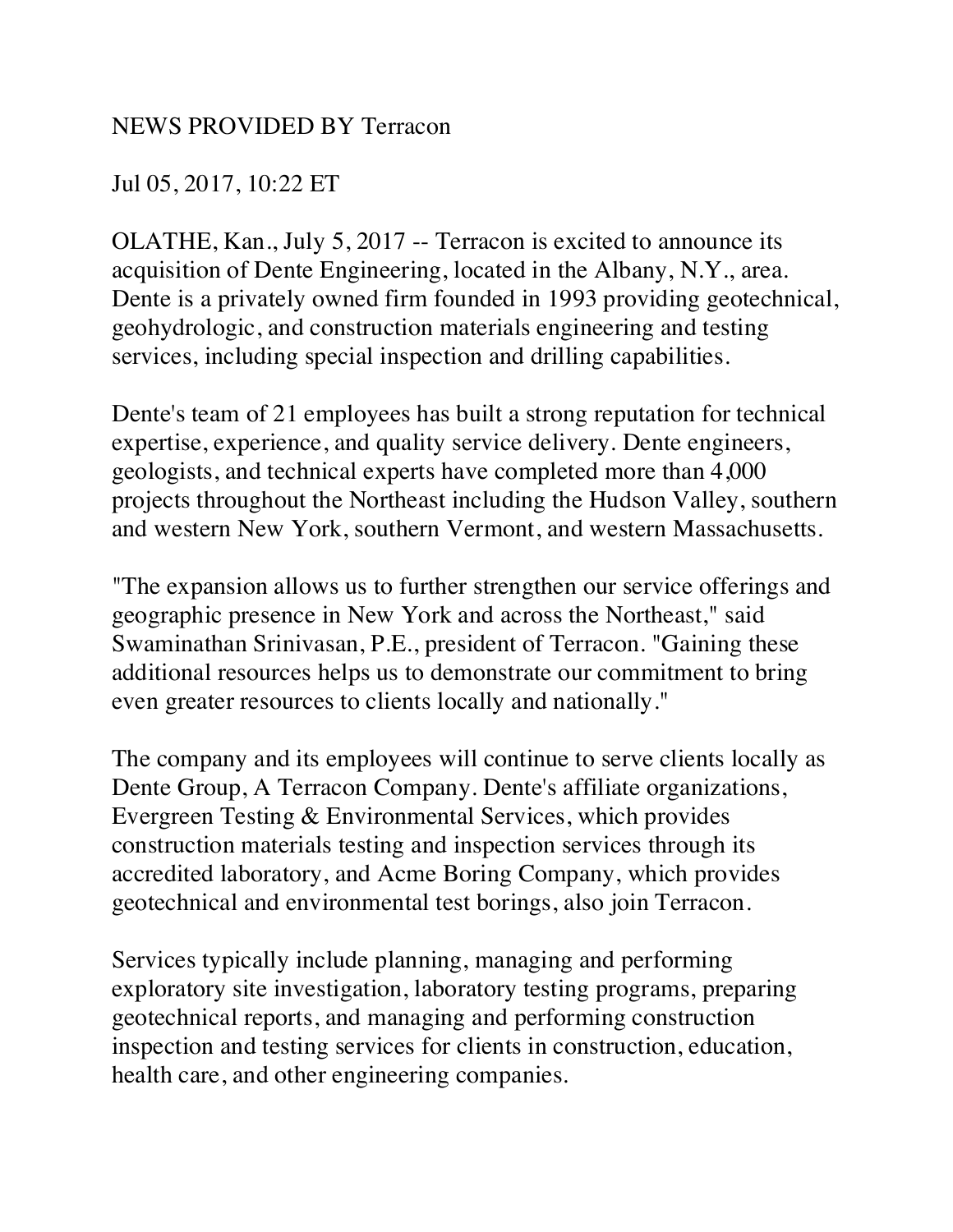"We have an excellent group of experienced professionals and a 25-year history which has helped build our reputation as a go-to consultant in the region," said Fred Dente, P.E., president of Dente Engineering. "As we move into this exciting new phase, we are proud this same team will continue to support our clients and now offer them access to even greater resources."

Terracon also expanded its New York presence in 2016 with the purchase of ROC Geotechnical Engineers of Rochester. This acquisition is supported by Terracon locations in Rochester, Hartford, Conn., and South Plainfield, N.J. Dente is Terracon's seventh acquisition in the past two years.

Terracon is an employee-owned consulting engineering firm with more than 4,000 employees providing environmental, facilities, geotechnical, and materials services from more than 140 offices with services available in all 50 states. Terracon currently ranks 30th on Engineering News-Record's list of the Top 500 Design Firms. For additional information about Terracon, visit www.terracon.com.

SOURCE Terracon

Related Links http://www.terracon.com

Contact us.

Thanks, Patrick.

Patrick Neal - Patrick@stonemillpartners.com Stonemill Partners, Inc. 3350 Riverwood Parkway Suite 1900 Atlanta, Georgia 30339